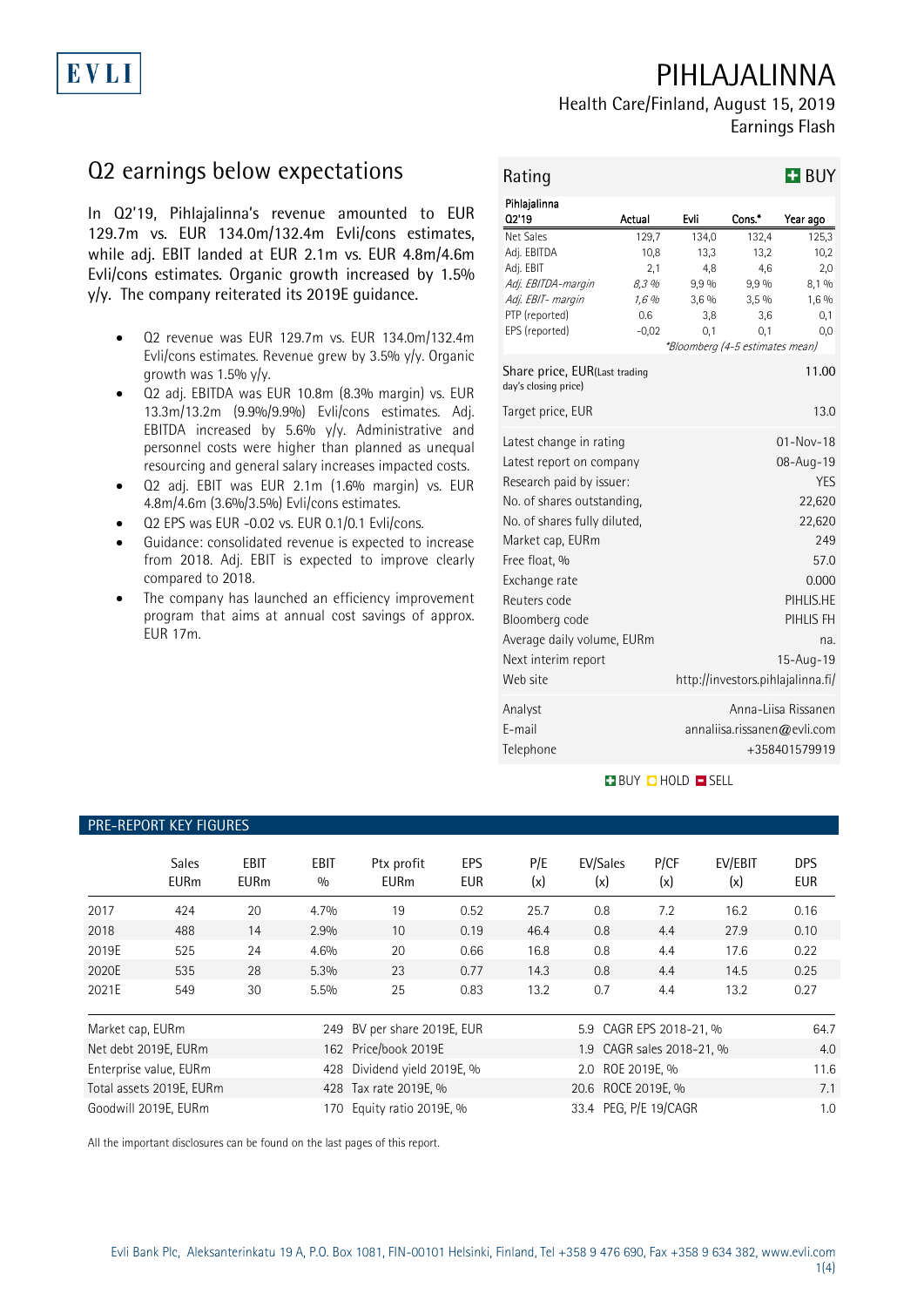#### Important Disclosures

Evli Research Partners Plc ("ERP") uses 12-month target prices. Target prices are defined by utilizing analytical techniques based on financial theory including (but not limited to) discounted cash flow analysis and comparative valuation. The selection of valuation methods depends on different circumstances. Target prices may be altered on the basis of new information coming to light in the underlying company or changes in interest rates, changes in foreign exchange rates, other securities prices or market indices or outlook for the aforementioned factors or other factors that may change the conditions of financial markets. Recommendations and changes by analysts are available at https://research.evli.com/JasperAllModels.action?authParam=key;461&tauthParam=x;G3rNagWrtf7K&tauthType=3 Investment recommendations are defined as follows: Target price compared to share price Recommendation<br>  $\epsilon$  -10 % < -10 % SELL  $-10 - (+10) \%$  HOL<br>  $> 10 \%$  RIJY  $> 10 \frac{0}{0}$ ERP's investment recommendation of the analyzed company is updated at least 2 timer per year. 60% 53% 50% 39% 40% 30% 20% 8% 10%  $0%$ Sell Hold Buy

The graph above shows the distribution of ERP's recommendations of companies under coverage in 1st of February 2019. If recommendation is not given, it is not mentioned here.

#### Name(s) of the analyst(s): Rissanen

This research report has been prepared by Evli Research Partners Plc ("ERP" or "Evli Research"). ERP is a subsidiary of Evli Bank Plc. Production of the investment recommendation has been concluded on [08.08.2019, 7:15]. This report has been published on [15.08.2019, 8:20].

None of the analysts contributing to this report, persons under their guardianship or corporations under their control have a position in the shares of the company or related securities.

The date and time for any price of financial instruments mentioned in the recommendation refer to the previous trading day's closing price(s) unless otherwise stated in the report.

Each analyst responsible for the content of this report assures that the expressed views accurately reflect the personal views of each analyst on the covered companies and securities. Each analyst assures that (s)he has not been, nor are or will be, receiving direct or indirect compensation related to the specific recommendations or views contained in this report.

Companies in the Evli Group, affiliates or staff of companies in the Evli Group, may perform services for, solicit business from, hold long or short positions in, or otherwise be interested in the investments (including derivatives) of any company mentioned in the publication or report.

Neither ERP nor any company within the Evli Group have managed or co-managed a public offering of the company's securities during the last 12 months prior to, received compensation for investment banking services from the company during the last 12 months prior to the publication of the research report.

ERP has signed an agreement with the issuer of the financial instruments mentioned in the recommendation, which includes production of research reports. This assignment has a limited economic and financial impact on ERP and/or Evli. Under the assignment ERP performs services including, but not limited to, arranging investor meetings or –events, investor relations communication advisory and production of research material.

ERP or another company within the Evli Group does not have an agreement with the company to perform market making or liquidity providing services. months prior to, received compensation for investment banking services from the company during the last 12 months prior to the publication of the. For the prevention and avoidance of conflicts of interests with respect to this report, there is an information barrier (Chinese wall) between Investment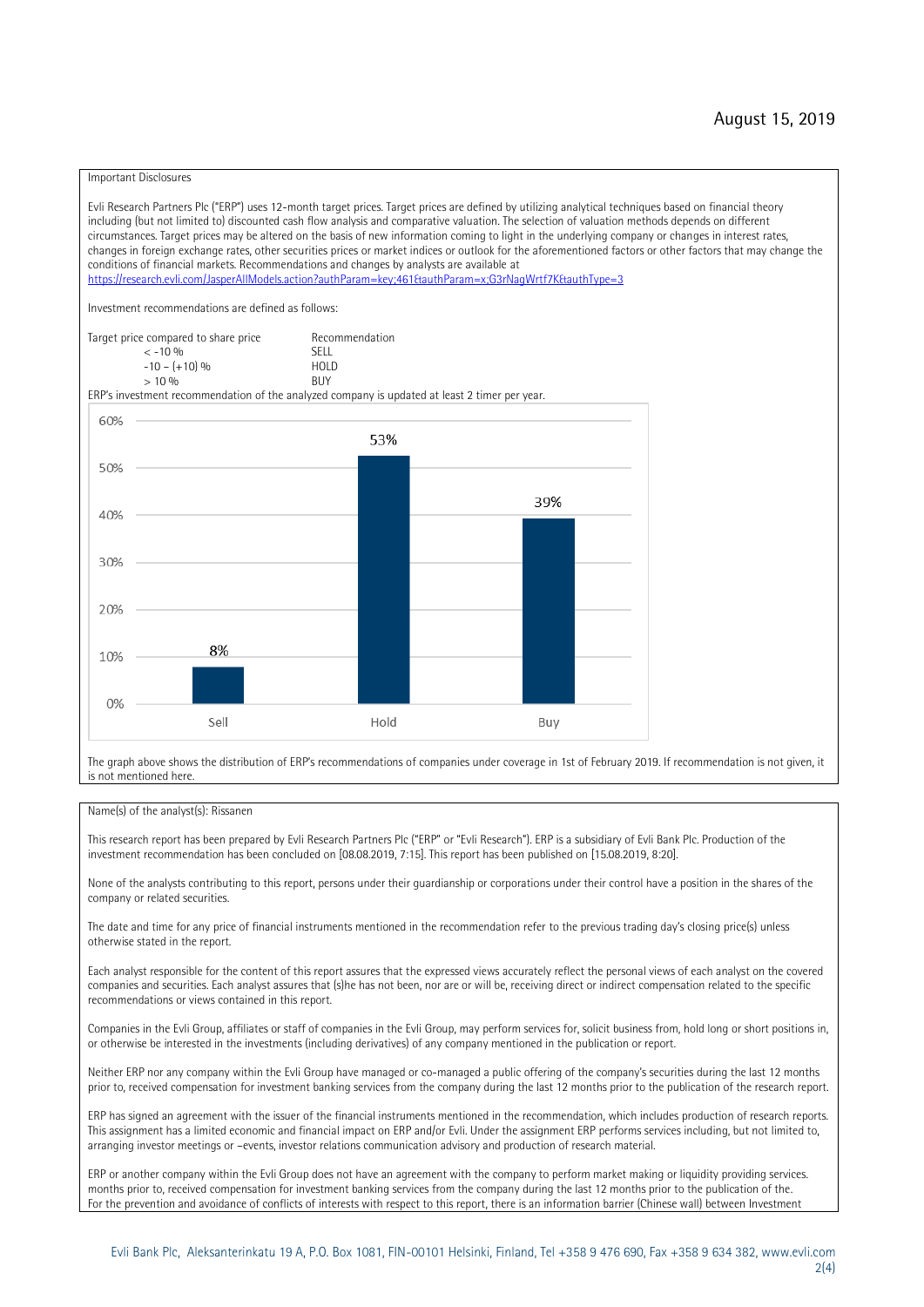Research and Corporate Finance units concerning unpublished investment banking services to the company. The remuneration of the analyst(s) is not tied directly or indirectly to investment banking transactions or other services performed by Evli Bank Plc or any company within Evli Group.

This report has not been disclosed to the company prior to its dissemination.

This report is provided and intended for informational purposes only and may not be used or considered under any circumstances as an offer to sell or buy any securities or as advice to trade any securities.

This report is based on sources ERP considers to be correct and reliable. The sources include information providers Reuters and Bloomberg, stock-exchange releases from the companies and other company news, Statistics Finland and articles in newspapers and magazines. However, ERP does not guarantee the materialization, correctness, accuracy or completeness of the information, opinions, estimates or forecasts expressed or implied in the report. In addition, circumstantial changes may have an influence on opinions and estimates presented in this report. The opinions and estimates presented are valid at the moment of their publication and they can be changed without a separate announcement. Neither ERP nor any company within the Evli Group are responsible for amending, correcting or updating any information, opinions or estimates contained in this report. Neither ERP nor any company within the Evli Group will compensate any direct or consequential loss caused by or derived from the use of the information represented in this publication.

All information published in this report is for the original recipient's private and internal use only. ERP reserves all rights to the report. No part of this publication may be reproduced or transmitted in any form or by any means, electronic, mechanical, photocopying, recording or otherwise, or stored in any retrieval system of any nature, without the written permission of ERP.

This report or its copy may not be published or distributed in Australia, Canada, Hong Kong, Japan, New Zealand, Singapore or South Africa. The publication or distribution of this report in certain other jurisdictions may also be restricted by law. Persons into whose possession this report comes are required to inform themselves about and to observe any such restrictions.

Evli Bank Plc is not registered as a broker-dealer with the U. S. Securities and Exchange Commission ("SEC"), and it and its analysts are not subject to SEC rules on securities analysts' certification as to the currency of their views reflected in the research report. Evli Bank is not a member of the Financial Industry Regulatory Authority ("FINRA"). It and its securities analysts are not subject to FINRA's rules on Communications with the Public and Research Analysts and Research Reports and the attendant requirements for fairness, balance and disclosure of potential conflicts of interest. This research report is only being offered in U.S. by Auerbach Grayson & Company, LLC (Auerbach Grayson) to Major U.S. Institutional Investors and is not available to, and should not be used by, any U.S. person or entity that is not a Major U.S. Institutional Investor. Auerbach Grayson is a broker-dealer registered with the U.S. Securities and Exchange Commission and is a member of the FINRA. U.S. entities seeking more information about any of the issuers or securities discussed in this report should contact Auerbach Grayson. The securities of non-U.S. issuers may not be registered with or subject to SEC reporting and other requirements.

ERP is not a supervised entity but its parent company Evli Bank Plc is supervised by the Finnish Financial Supervision Authority.